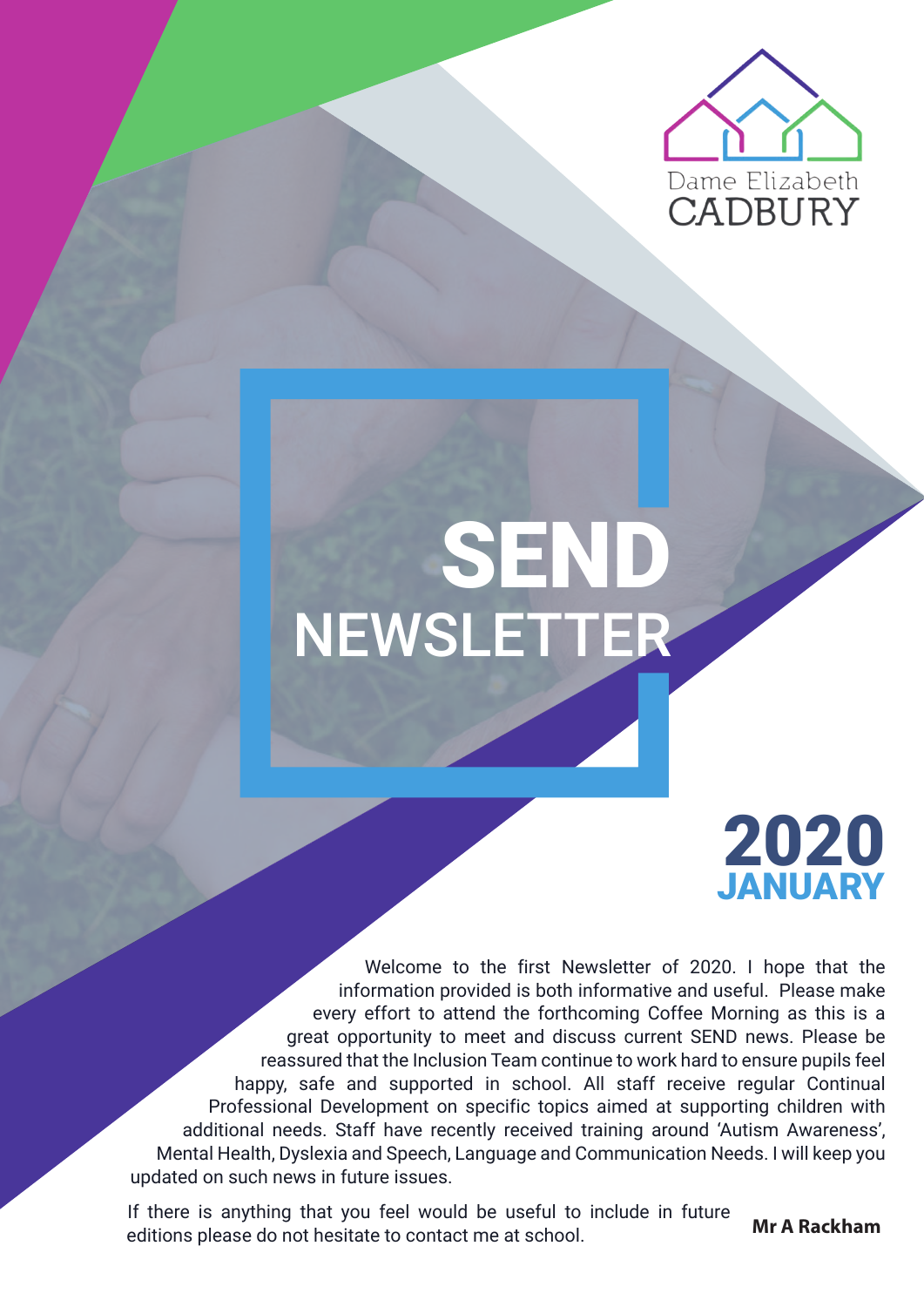

We now have a fully trained in house Access Arrangements Assessor, Liz Butler. Her Certificate of Competence in Educational Testing (CCET) and Access Arrangements (AA) combines to be a CPT3A qualification.

This means she can administer and interpret the results of psychometric tests in line with JCQ (Joint Qualification Council) requirements.

Liz is also a registered member of the British Psychological Society (BPS) as a qualified Test User.

As part of National Apprenticeship Week 2020 we are hosting a workshop for parents and you people with SEND to discover more about<br>Apprenticeships, the support available and

Come and hear from you **Training Providers** 

Thursday 6th February 2020 Doors open: 4:30p

10 Woodcock Street, Aston, Birmingham B7 4BI **BOOK YOUR PLACE NOW ON EVENTBRIT** //www.eventbrite.co.uk/e/work apprenticeships-tickets-89949077

Liz is able to advise which examination Access Arrangements are appropriate for students with additional needs. This can include Extra Time, a Scribe or a Reader to enable the student to access examinations fairly, as stated under the Equality Act of 2010.

### Access Arrangements **for examinations**

#### Birmingham Carers Hub/Forward Carers

Forward Carers is a not-for-profit organisation based in the West Midlands. They are an award winning social enterprise that prides itself on making a real difference to the lives of carers.

For more information see: https://forwardcarers.org.uk/local-services/birmingham

#### **Reading Volunteers**

tan

A big thank you to our new reading volunteers. Following a recent recruitment drive we now have three volunteers coming into school to read books with students.

## STEP UP TO **apprenticeships**





Each volunteer has a number of children they meet with on a one to one basis. This provides students with a valuable opportunity to broaden their experience of books and improve their reading fluency.

One student commented "It's a lovely intervention when you get to choose your own book and read alongside an adult".

> SPARC can accept referrals from any of the 14 local authorities within the West Midlands but the referral has to be agreed by the GP and the funding has to be agreed by the local commissioner.

Parents and carers of students with SEND are invited to join us for a return visit from MENCAP. Many parents found the presentation at the last coffee morning very helpful. It covered tips and information about how parents can care for themselves whilst supporting their children. There will also be an opportunity to find out about MENCAP's parent support workshops. Invites will be sent out shortly with more details.

#### **SEND Coffee Morning**

Tuesday 11<sup>th</sup> February 2020

As part of National Apprenticeship Week 2020, The Birmingham & Solihull Training Provider Network and Birmingham City Council are inviting parents and young people with SEND to discover more about Apprenticeships, the support available and how to access them.

Information will also be provided about ways to get into Apprenticeships through Traineeships and Study Programmes. There will be talks and displays from local training providers. This is a great opportunity for parents and young people to find out more about the hundreds of vacancies that are available in Birmingham.

Autism is a life-long condition which affects about 1 in 100 children and adults. It is a spectrum condition meaning that it affects people differently and to varying degrees. Children and adults of all intellectual abilities, race and class can have autism.

Obtaining a diagnosis, identifying current needs and then providing specialist support can greatly improve the quality of life of people with autism.

 SPARC is an innovative autism resource centre bringing together leading clinicians and the regional charity Autism West Midlands. Its main focus is diagnostic assessment  $-$  that is, to see whether a person has autism or Asperger syndrome or not.

For more information see: https://www.sparcautism.org.uk/

**SPARC – Specialist Adult Autism**

### **Assessment and Resource Centre**

**Thursday 6th February | Doors Open 4:30pm** 10 Woodcock Street, Aston, Birmingham, B7 4BL